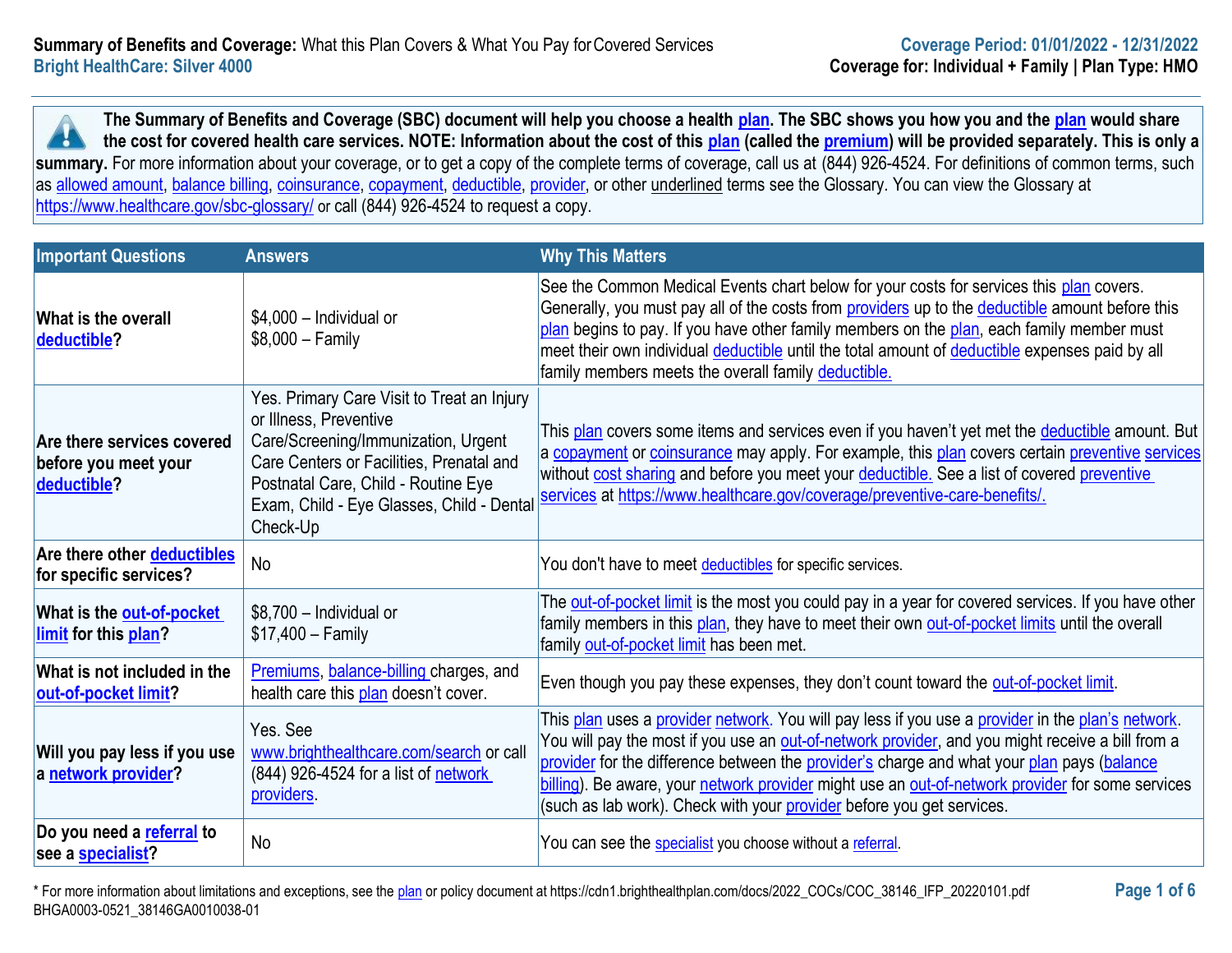All [copayment](https://www.healthcare.gov/sbc-glossary/#copayment) and [coinsurance](https://www.healthcare.gov/sbc-glossary/#coinsurance) costs shown in this chart are after your [deductible](https://www.healthcare.gov/sbc-glossary/#deductible) has been met, if a deductible applies. A

|                                                                           |                                                         | <b>What You Will Pay</b>                                       |                                                           |                                                                                                                                                                                                                                     |
|---------------------------------------------------------------------------|---------------------------------------------------------|----------------------------------------------------------------|-----------------------------------------------------------|-------------------------------------------------------------------------------------------------------------------------------------------------------------------------------------------------------------------------------------|
| <b>Common Medical Event</b>                                               | <b>Services You May Need</b>                            | <b>Network Provider</b><br>(You will pay the<br>least)         | <b>Out-of-Network Provider</b><br>(You will pay the most) | Limitations, Exceptions, & Other Important<br><b>Information</b>                                                                                                                                                                    |
| If you visit a health care<br>provider's office or clinic                 | Primary care visit to treat an<br>injury or illness     | \$35                                                           | Not Covered                                               | Telehealth services are available. Refer to Your<br>Schedule of Benefits to determine what you will pay.                                                                                                                            |
|                                                                           | <b>Specialist visit</b>                                 | 40% after Deductible                                           | Not Covered                                               | None                                                                                                                                                                                                                                |
|                                                                           | Preventive care/screening/<br>limmunization             | No Charge                                                      | <b>Not Covered</b>                                        | You may have to pay for services that aren't<br>preventive. Ask your provider if the services you need<br>are preventive, then check what Your plan will pay for<br>and what Your cost will be.                                     |
| If you have a test                                                        | Diagnostic test (x-ray, blood<br>work)                  | Lab: 40% after<br>Deductible<br>X-ray: 40% after<br>Deductible | <b>Not Covered</b>                                        | None                                                                                                                                                                                                                                |
|                                                                           | Imaging (CT/PET scans, MRIs)                            | 40% after Deductible                                           | <b>Not Covered</b>                                        | Services require Prior Authorization.                                                                                                                                                                                               |
| If you need drugs to treat Preferred generic drugs                        |                                                         | \$15                                                           | Not Covered                                               | Preventive Care medications are provided at \$0 cost to<br>You, regardless of tier.                                                                                                                                                 |
| your illness or condition.<br>More information about                      | Preferred brand drugs and Non-<br>preferred generics    | 40% after Deductible                                           | <b>Not Covered</b>                                        |                                                                                                                                                                                                                                     |
| prescription drug coverage<br>is available at<br>www.brighthealthcare.com | Non-preferred brand drugs and<br>Non-preferred generics | 40% after Deductible                                           | Not Covered                                               | Covers up to a 90-day supply (retail prescription); 31-<br>90 day supply (mail order prescription).<br>Copays shown reflect the cost per retail prescription.                                                                       |
|                                                                           | <b>Specialty drugs</b>                                  | 40% after Deductible                                           | Not Covered                                               |                                                                                                                                                                                                                                     |
| If you have outpatient<br>surgery                                         | Facility fee (e.g., ambulatory<br>surgery center)       | 40% after Deductible                                           | Not Covered                                               | Services require Prior Authorization.                                                                                                                                                                                               |
|                                                                           | Physician/surgeon fees                                  | 40% after Deductible                                           | <b>Not Covered</b>                                        | Services require Prior Authorization.                                                                                                                                                                                               |
| If you need immediate<br><b>medical attention</b>                         | <b>Emergency room care</b>                              | 40% after Deductible                                           | 40% after Deductible                                      | This cost does not apply if You are admitted directly to<br>the hospital for inpatient services. If a Non-Network<br><b>Provider charges more than Our Allowed Amount, You may</b><br>have to pay the difference (balance billing). |
|                                                                           | <b>Emergency medical</b><br>transportation              | 40% after Deductible                                           | 40% after Deductible                                      | None                                                                                                                                                                                                                                |
|                                                                           | <b>Urgent care</b>                                      | \$50                                                           | \$50                                                      | None                                                                                                                                                                                                                                |

\* For more information about limitations and exceptions, see the [plan](https://www.healthcare.gov/sbc-glossary/#plan) or policy document at https://cdn1.brighthealthplan.com/docs/2022\_COCs/COC\_38146\_IFP\_20220101.pdf **Page 2 of 6** BHGA0003-0521\_38146GA0010038-01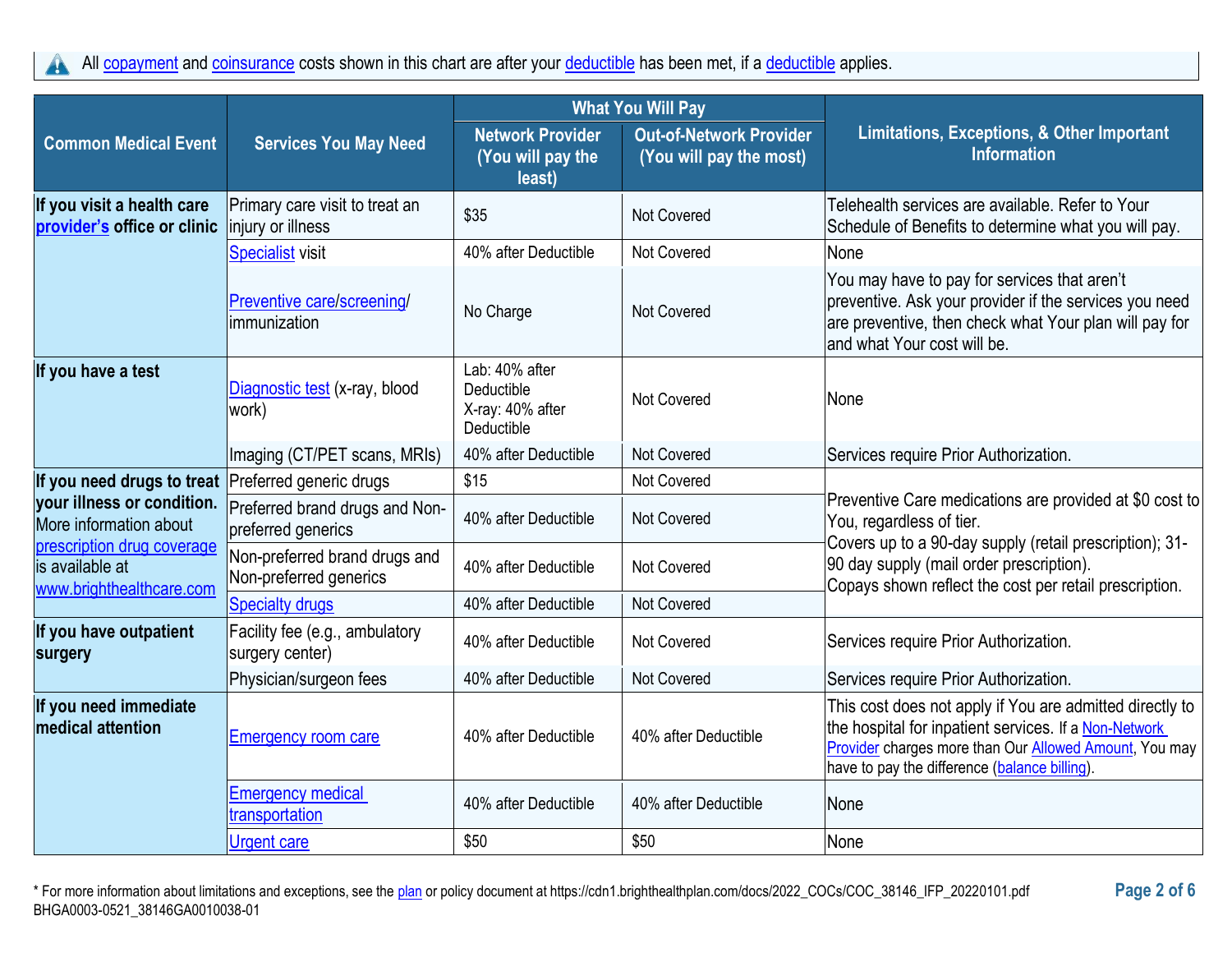|                                                               |                                              | <b>What You Will Pay</b>                               |                                                           |                                                                                                                                                                                                                     |
|---------------------------------------------------------------|----------------------------------------------|--------------------------------------------------------|-----------------------------------------------------------|---------------------------------------------------------------------------------------------------------------------------------------------------------------------------------------------------------------------|
| <b>Common Medical Event</b>                                   | <b>Services You May Need</b>                 | <b>Network Provider</b><br>(You will pay the<br>least) | <b>Out-of-Network Provider</b><br>(You will pay the most) | Limitations, Exceptions, & Other Important<br><b>Information</b>                                                                                                                                                    |
| If you have a hospital                                        | Facility fee (e.g., hospital room)           | 40% after Deductible                                   | <b>Not Covered</b>                                        | Services require Prior Authorization.                                                                                                                                                                               |
| stay                                                          | Physician/surgeon fees                       | 40% after Deductible                                   | Not Covered                                               | Services require Prior Authorization.                                                                                                                                                                               |
| If you need mental health,                                    | <b>Outpatient services</b>                   | 40% after Deductible                                   | Not Covered                                               | Services require Prior Authorization.                                                                                                                                                                               |
| behavioral health, or<br>substance abuse<br>services          | Inpatient services                           | 40% after Deductible                                   | Not Covered                                               | Services require Prior Authorization.                                                                                                                                                                               |
|                                                               | Office visits                                | \$0                                                    | <b>Not Covered</b>                                        | None                                                                                                                                                                                                                |
| If you are pregnant                                           | Childbirth/delivery professional<br>services | 40% after Deductible                                   | Not Covered                                               | Delivery stays exceeding 48 hours for vaginal delivery<br>or 96 hours for a cesarean delivery require Prior                                                                                                         |
|                                                               | Childbirth/delivery facility<br>services     | 40% after Deductible                                   | Not Covered                                               | Authorization, None                                                                                                                                                                                                 |
|                                                               | Home health care                             | 40% after Deductible                                   | Not Covered                                               | Limited to 120 Visit(s) per year. Services require Prior<br>Authorization.                                                                                                                                          |
| If you need help<br>recovering or have other<br>special needs | <b>Rehabilitation services</b>               | 40% after Deductible                                   | <b>Not Covered</b>                                        | Limited to 40 Visit(s) per year. Visits combined for<br>physical, occupational, and speech therapy. Services<br>require Prior Authorization.                                                                        |
|                                                               | <b>Habilitation services</b>                 | 40% after Deductible                                   | Not Covered                                               | Limited to 40 Visit(s) per year. Visits combined for<br>physical, occupational, and speech therapy. Services<br>require Prior Authorization.                                                                        |
|                                                               | <b>Skilled nursing center</b>                | 40% after Deductible                                   | Not Covered                                               | Limited to 60 Days per Year. Services require Prior<br>Authorization.                                                                                                                                               |
|                                                               | Durable medical equipment                    | 40% after Deductible                                   | Not Covered                                               | Services require Prior Authorization.                                                                                                                                                                               |
|                                                               | <b>Hospice services</b>                      | 40% after Deductible                                   | Not Covered                                               | None                                                                                                                                                                                                                |
| If your child needs dental<br>or eye care                     | Children's eye exam                          | \$0                                                    | Not Covered                                               | Limited to 1 eye exam per calendar year, through the<br>end of the month in which the dependent child turns<br>19.                                                                                                  |
|                                                               | Children's glasses                           | \$0                                                    | Not Covered                                               | Limited to 1 pair of glasses, including standard frames<br>and standard lenses or a one-year supply of contact<br>lenses, per calendar year, through the end of the<br>month in which the dependent child turns 19. |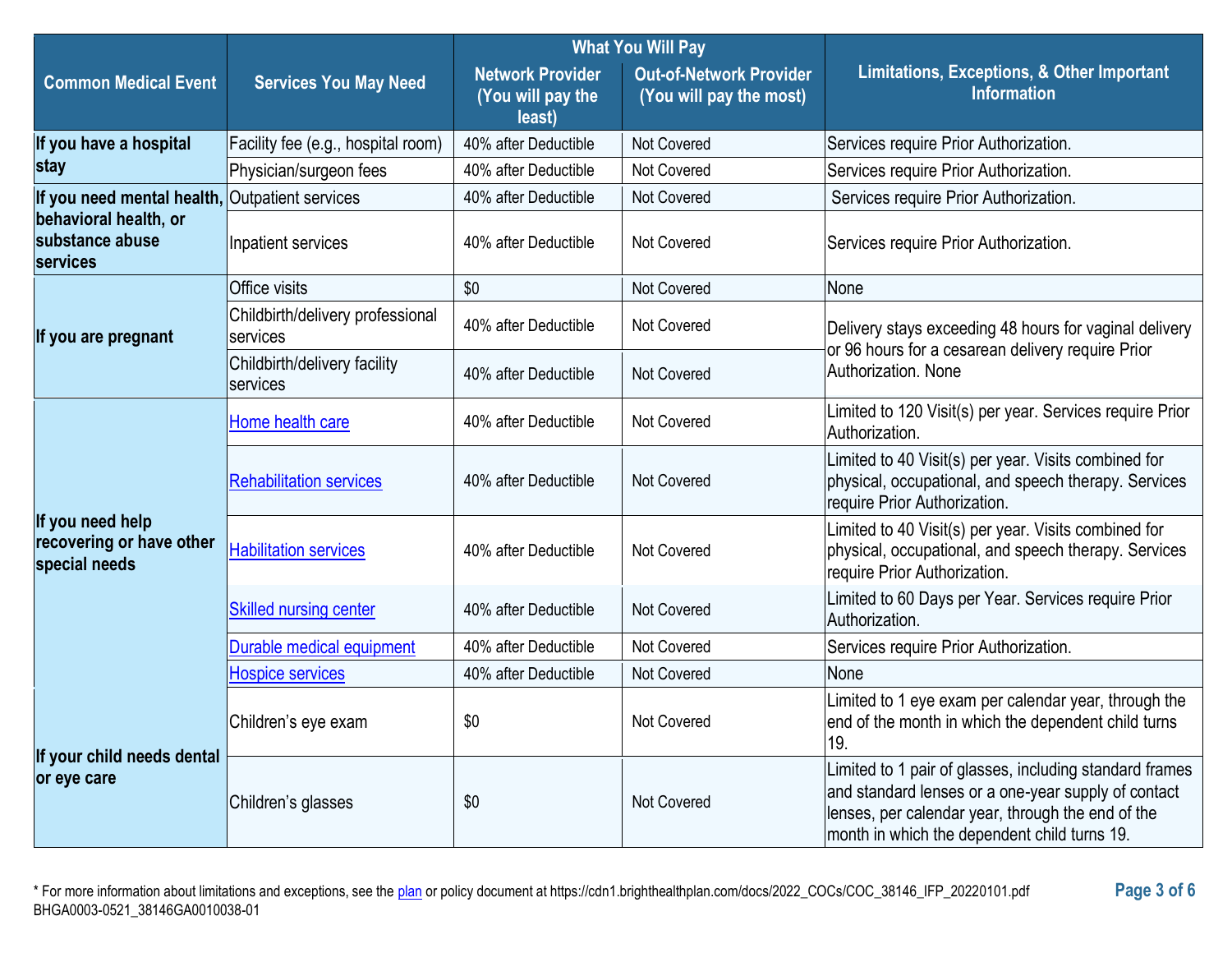|                             |                              | <b>What You Will Pay</b>                               |                                                           |                                                                                                                                                                                    |  |
|-----------------------------|------------------------------|--------------------------------------------------------|-----------------------------------------------------------|------------------------------------------------------------------------------------------------------------------------------------------------------------------------------------|--|
| <b>Common Medical Event</b> | <b>Services You May Need</b> | <b>Network Provider</b><br>(You will pay the<br>least) | <b>Out-of-Network Provider</b><br>(You will pay the most) | Limitations, Exceptions, & Other Important<br><b>Information</b>                                                                                                                   |  |
|                             | Children's dental checkups   | \$0                                                    | Not Covered                                               | Includes diagnostic and preventive services through<br>the end of the month in which the dependent child<br>turns 19. Refer to the policy for covered services and<br>limitations. |  |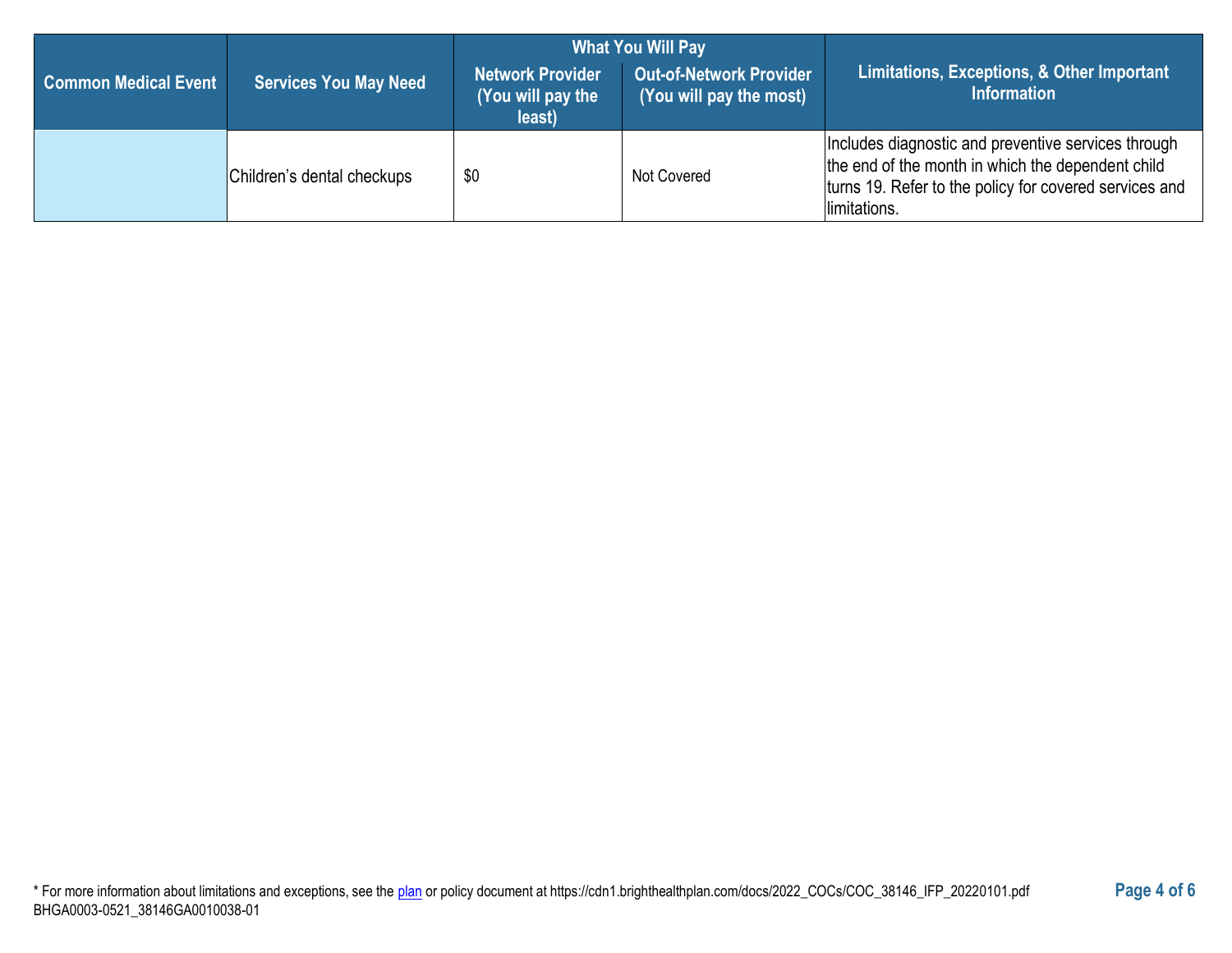### **Excluded Services & Other Covered Services**

| Services Your Plan Generally Does NOT Cover (Check your policy or plan document for more information and a list of any other excluded services.) |                                                                           |                              |  |
|--------------------------------------------------------------------------------------------------------------------------------------------------|---------------------------------------------------------------------------|------------------------------|--|
| Abortion (except in cases of rape, incest, or when the Acupuncture                                                                               |                                                                           | <b>Bariatric Surgery</b>     |  |
| life of the mother is endangered)                                                                                                                | Dental Care (Adults)                                                      | <b>Infertility Treatment</b> |  |
| Chiropractic Care                                                                                                                                | Non-emergency care when traveling outside the U.S.   Private-Duty Nursing |                              |  |
| Long-Term Care                                                                                                                                   | Routine Foot Care                                                         | Weight Loss Programs         |  |
| Routine Eye Care (Adults)                                                                                                                        |                                                                           |                              |  |

| <b>Other</b><br><b>r Covered Services (Limitations may apply to these services. This isn't a complete list. Please see your p</b><br>ocument |              |  |  |
|----------------------------------------------------------------------------------------------------------------------------------------------|--------------|--|--|
| Cosmetic Surgery                                                                                                                             | Hearing Aids |  |  |

Your Rights to Continue Coverage: There are agencies that can help if you want to continue your coverage after it ends. The contact information for those agencies is: 1-800-595-6053. Other coverage options may be available to you, too, including buying individual insurance coverage through the Health Insurance Marketplace. For more information about the Marketplace, visit [www.HealthCare.gov](https://www.healthcare.gov/) or call (800) 318-2596.

Your Grievance and Appeals Rights: There are agencies that can help if you have a complaint against your [plan](https://www.healthcare.gov/sbc-glossary/#plan) for a denial of [a claim.](https://www.healthcare.gov/sbc-glossary/#claim) This complaint is called a [grievance](https://www.healthcare.gov/sbc-glossary/#grievance) or [appeal.](https://www.healthcare.gov/sbc-glossary/#appeal) For more information about your rights, look at the explanation of benefits you will receive for that medical [claim.](https://www.healthcare.gov/sbc-glossary/#claim) You[r plan](https://www.healthcare.gov/sbc-glossary/#plan) documents also provide complete information on how to submit a [claim,](https://www.healthcare.gov/sbc-glossary/#claim) [appeal,](https://www.healthcare.gov/sbc-glossary/#appeal) or [a grievance](https://www.healthcare.gov/sbc-glossary/#grievance) for any reason to your [plan.](https://www.healthcare.gov/sbc-glossary/#plan) For more information about your rights, this notice, or assistance, please contact the Georgia Department of Insurance at (800) 595-6053.

### **Does this plan provide Minimum Essential Coverage? Yes**

[Minimum Essential Coverage](https://www.healthcare.gov/sbc-glossary/#minimum-essential-coverage) generally includes plans, health insurance available through the Marketplace or other individual market policies, Medicare, Medicaid, CHIP, TRICARE, and certain other coverage. If you are eligible for certain types of [Minimum Essential Coverage,](https://www.healthcare.gov/sbc-glossary/#minimum-essential-coverage) you may not be eligible for the premium tax credit.

## **Does this plan meet the Minimum Value Standards? Yes**

If you[r plan](https://www.healthcare.gov/sbc-glossary/#plan) doesn't meet the [Minimum Value Standards,](https://www.healthcare.gov/sbc-glossary/#minimum-value-standard) you may be eligible for a [premium tax credit](https://www.healthcare.gov/sbc-glossary/#premium-tax-credits) to help you pay for a [plan](https://www.healthcare.gov/sbc-glossary/#plan) through the [Marketplace.](https://www.healthcare.gov/sbc-glossary/#marketplace)

## **Language Access Services:**

Spanish (Español): Para obtener asistencia en Español, llame al (844) 926-4524. Tagalog (Tagalog): Kung kailangan ninyo ang tulong sa Tagalog tumawag sa (844) 926-4524. Chinese (中文): 如果需要中文的帮助,请拨打这个号码 (844) 926-4524. Navajo (Dine): Dinek'ehgo shika at'ohwol ninisingo, kwiijigo holne' (844) 926-4524.

*To see examples of how this plan might cover costs for a sample medical situation, see the next section.*